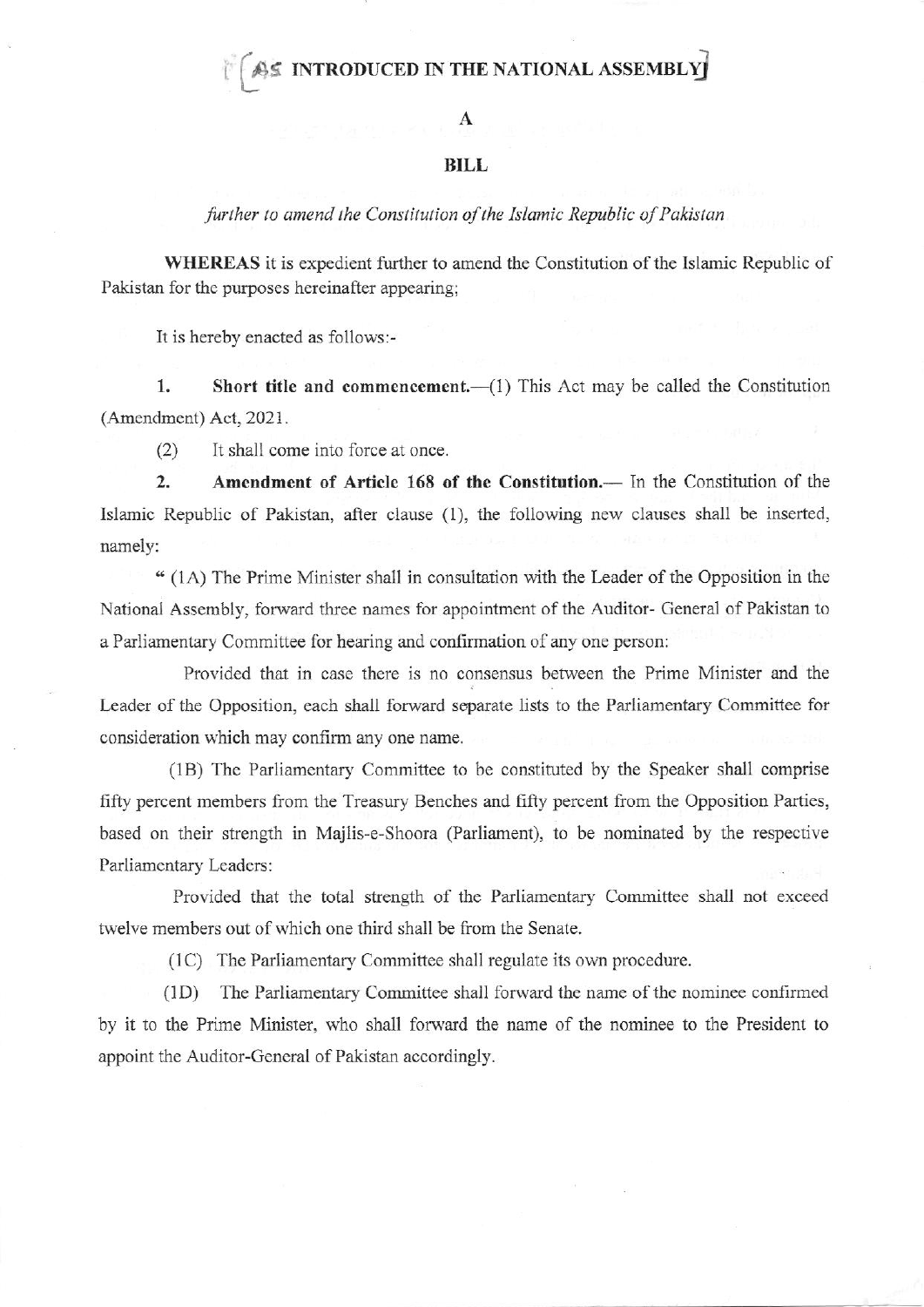## STATEMENT OF OBJECTS AND REASONS

ges tr

Although the position of the AGP demands complete independence from the executive, the current Procedure of appointment by the President as described in Article 168(1) is entirely at the discretion of the executive without any involvement of parliament.

2. This is in stark contrast to Pakistan's accountability or constitutional appointments. Judges of the Supreme Court and High Court are appointed by a Judicial Commission headed by the Chief Justice of Pakistan and the appointments are verified by a Parliamentary Committee set up for this purpose.

3. Although the chairman of the National Accountability Bureau is not a constitutional post, the appointment is made by the government after meaningful consultation between the Prime Minister and the Leader of the opposition of the National Assembly.

 $4.$ Another constitution body, the Election Commission of Pakistan, is also involved in holding elected representative and political parties accountable. The appointment of Election Commissioner and its members involves a strict two-tier process of consultation, first at the level of the Prime Minister and the Leader of the Opposition and later at the level of the Parliamentary Committee.

International best practices for the appointment of Supreme Audit Institution heads are  $5.$ increasingly supporting a consultative process involving Parliament and the Public Account Committees.

6. It is right time to bring broad governance reforms and initiate institutional consultation process that includes a Parliamentary Committee for the appointment of a Auditor General of Pakistan.

> $Sd/-$ MR. ALI GOHAR KHAN, Member, National Assembly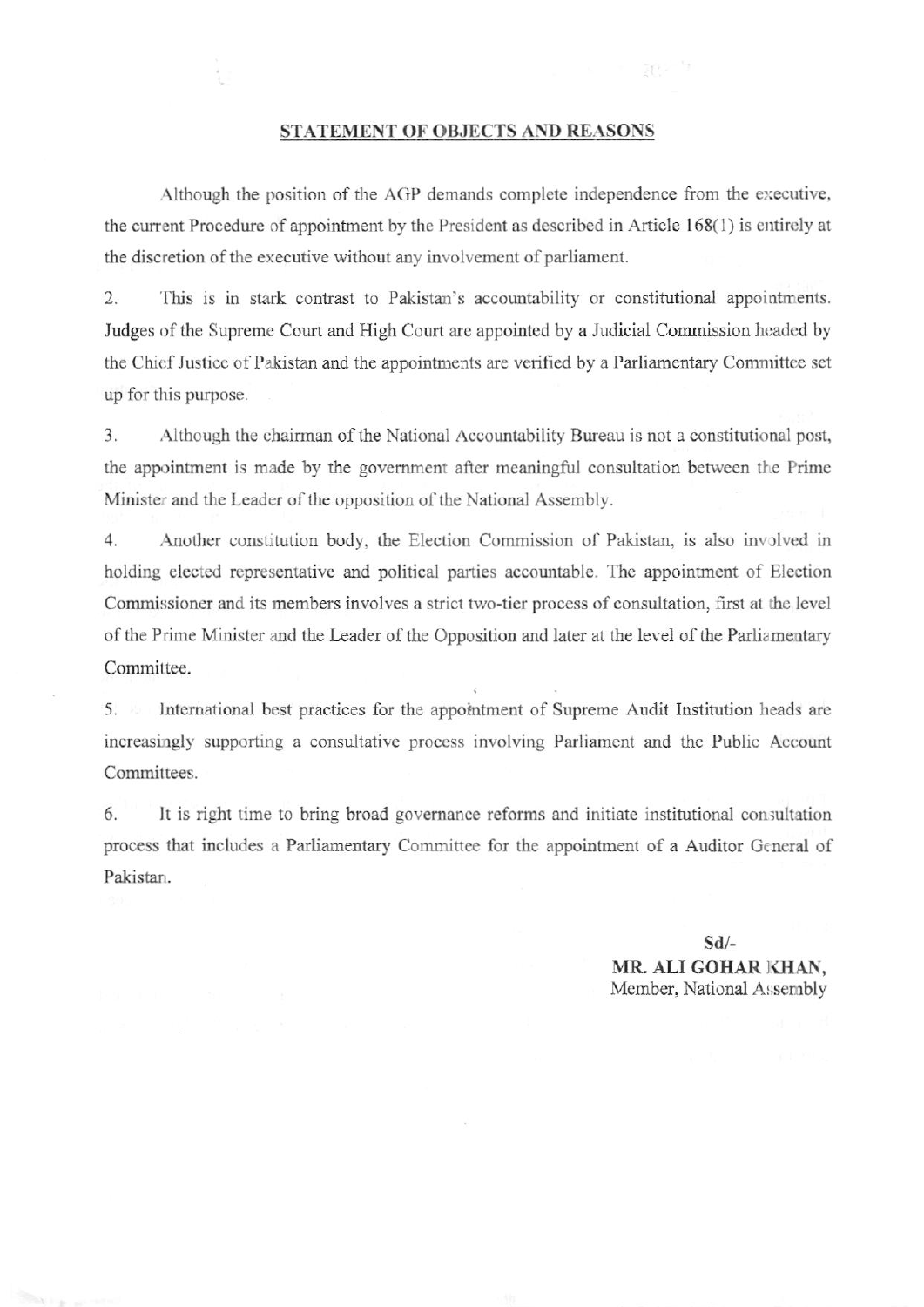**آقوی اسمبلی میں پیش کر درج کشور میں اسمبلی شروع آ** اسلامی جمہور ہیں پاکستان کے دستور میں مزید تر میم کرنے کا

چونکہ یہ قرین مصلحت ہے کہ بعد ازیں ظاہر ہونے والی غرض کے لئے اسلامی جمہوریہ پاکستان کے دستور میں مزید ترمیم کی جائے؛ بذريعه بذاحسب ذيل قانون وضع كبإجاتا ہے:۔

> مختصر عنوان اور **آغاز نفاذ:۔** (۱) ایکٹ ہذادستور (ترمیمی) ایکٹ،۲۰۲۱ءکے نام سے موسوم ہو گا۔ (۲) \_\_ به في الفور نافذ العمل ہو گا۔

وستورکے **آرٹیکل ۱۶۸ کی ترمیم:** اسلامی جمہوریہ پاکستان کے دستور میں، شق(۱) کے بعد حسب ذیل نئی شقات شامل کر  $\mathbf{r}$ دی حاص گی، یعنی:۔

"(ارالف) وزیر اعظم، قومی اسمبلی میں قائد حزب اختلاف کے مشورے ہے، محاسب اعلٰی پاکستان کی تقرری کے لئے پار لیمانی سمیٹی کے غور اوران میں سے کسی ایک فر د کی توثیق کے لئے تین نام ار سال کرے گا:

گر شر ط بہ ہے کہ وزیر اعظم اور قائد حزب اختلاف کے در میان اتفاق رائے نہ ہونے کی صورت میں، ہر ایک پارلیمانی سمیٹی کے غور کے لئے اسے علیحدہ علیحدہ فہرست ارسال کرے گاجو کسی ایک نام کی توثیق کر سکتی ہے۔

(ارب) اسپیکر کی جانب سے تفکیل دی جانے والی پارلیمانی سمیٹی پیاس فیصد حزب اقتدار کے اراکین اور پیاس فیصد حزب اختلاف کی جماعتوں کے اراکین پر مشتمل ہو گی اور مذکورہ تعداد مجلس شور کی( پارلیمنٹ ) میں ان کی مجموعی تعداد پر منحصر ہو گی اور انہیں متعلقہ پارلیمانی قائدین کی جانب سے نامز د کیاجائے گا:

گر شر ط یہ ہے کہ پارلیمانی سمیٹی کی کل تعداد بارہ اراکین سے زائد نہیں ہو گی جن میں ایک تہائی سینیٹ ہے ہوں گے۔

(ارج) پارلیمانی سمیٹی اپنے طریق کار کوخو د منضبط کرے گی۔

(ابرد) پارلیمانی سمیٹی اپنی جانب سے توثیق کر دہ فر د کانام وزیر اعظم کو ارسال کرے گی اور وہ مذکورہ نامز د فر د کا نام صدر کوار سال کرے گاجو حسبہ محاسب اعلٰیٰ پاکستان کا تقر رکرے گا۔

بيان اغراض دوجوه

اگر چہ محاسب اعلٰی پاکستان کا عہدہ انتظامیہ سے مکمل خود مخاری کا متقاضی ہے، آر ٹیکل ۱۶۱۸(۱) میں تصر پخ کر دہ کے مطابق، صدر کی جانب سے تقرری کا موجو دہ طریقہ کاریار کیمنٹ کی کسی مداخلت کے بغیر مکمل طور پر انتظامیہ کی صوابدید ہے۔